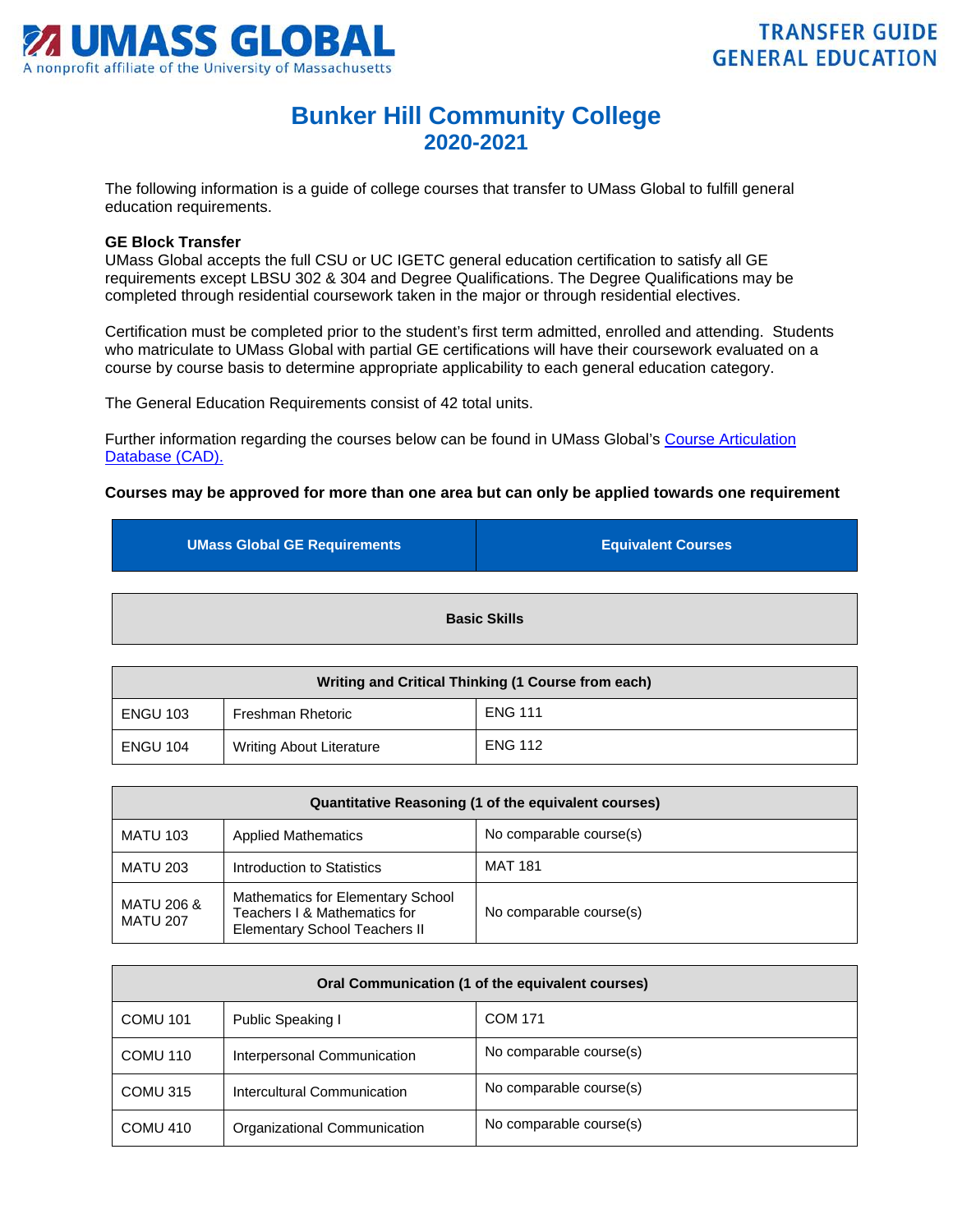## **Breadth Requirements**

| Humanities (3 courses from 3 different areas totaling 9 credits)                                       |                                                                                                                                                                             |
|--------------------------------------------------------------------------------------------------------|-----------------------------------------------------------------------------------------------------------------------------------------------------------------------------|
| <b>Communications</b><br>Subject Codes: COMU                                                           | <b>BUS 207</b><br>COM 171*, 241, COM 242<br>*Cannot double-count with Basic Requirement                                                                                     |
| <b>English</b><br>Subject Codes: ENGU                                                                  | ENG 203, ENG 231, ENG 232<br>LIT 201, 203, 204, 206, 207, 211, 212, 217, 218, 219, 220,<br>221, 223, 224, 225, 227, 229, 230, 231, 233, 241, 242,<br>250<br><b>LCS 101G</b> |
| <b>Fine Arts</b><br>Subject Codes: ARTU, MUSU, THDU, FAUU, FTVU<br>Must be 2 semester units or greater | COM 101, 102<br>LCS 101JJ, 101YY<br>MUS 101, 105, 106, 130, 133, 144, 147, 171, 180<br><b>SOC 229</b><br>THE 107, 108, 109, 111, 113, 115<br>VMA 113, 122, 221              |
| <b>Foreign Language</b><br>Subject Codes: FLUU, SPNU, GERU, FRNU                                       | ARB 101, 102<br>CHN 101, 102<br>FRE 101, 102, 201, 202<br>GER 101, 102<br>ITL 101, 102<br>JPN 101, 102<br>RUS 101, 102<br>SPN 101, 102, 201, 202                            |
| <b>Humanities</b><br>Subject Codes: HUMU                                                               | <b>INT 110</b>                                                                                                                                                              |
| <b>Liberal Studies</b><br>Subject Codes: LBSU<br>Excludes LBSU 300                                     | No comparable course(s)                                                                                                                                                     |
| Philosophy<br>Subject Codes: PHLU                                                                      | PHL 101, 103                                                                                                                                                                |
| <b>Religious Studies</b><br>Subject Codes: RELU                                                        | LCS 101AR, 101QQ<br><b>REL 111</b>                                                                                                                                          |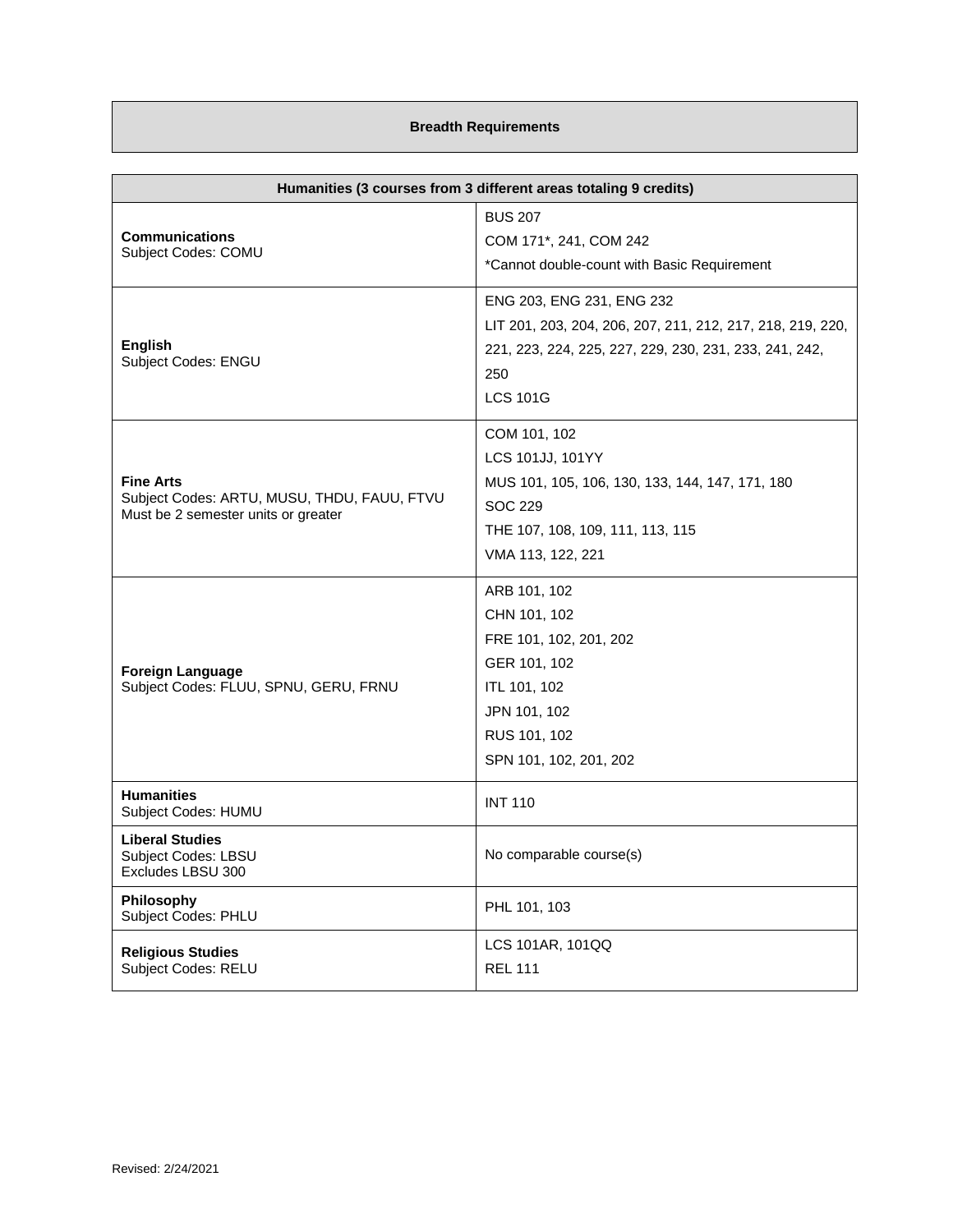| Natural Sciences (2 courses, totaling 6 credits)                                                                                |                                                           |
|---------------------------------------------------------------------------------------------------------------------------------|-----------------------------------------------------------|
|                                                                                                                                 | <b>AST 102</b>                                            |
| <b>Natural Science</b><br>Lab credit is not required.<br>Subject Codes: BIOU, CHMU, ESCU, FSNU, LPSU,<br>LSCU, NSCU, PSCU, PHYU | BIO 101, 105, 108, 111, 195, 196, 203, 204, 205, 207, 211 |
|                                                                                                                                 | CHM 120, 121, 151, 201, 202, 251, 252                     |
|                                                                                                                                 | ENV 105, 106, 115                                         |
|                                                                                                                                 | LCS 101AH                                                 |
|                                                                                                                                 | MIG 261                                                   |
|                                                                                                                                 | MLT 212, 242                                              |
|                                                                                                                                 | PHY 191, 201, 202, 251, 252                               |
|                                                                                                                                 | <b>SON 113</b>                                            |
|                                                                                                                                 |                                                           |

| Social Sciences (3 courses from 3 different areas totaling 9 credits) |                                                                                                         |
|-----------------------------------------------------------------------|---------------------------------------------------------------------------------------------------------|
| <b>Criminal Justice</b><br>Subject Code: CJCU                         | CRJ 101, 102, 103, 106, 107, 117, 201, 202, 203, 208,<br>209, 210, 211, 212, 214, 225, 228, 230, 232    |
| <b>Early Childhood Education</b><br>Subject Code: ECEU                | ECE 101, 103, 104, 106, 108, 202, 207, 209, 210, 211,<br>212, 213, 215, 217                             |
| <b>Economics</b><br>Subject Code: ECNU                                | ECO 201, 202                                                                                            |
| <b>History</b><br>Subject Code: HISU                                  | HIS 101, 102, 103, 111, 112, 117, 151, 152, 230<br>LCS 101AD, 101FF<br>MUS 133, 134, 141                |
| <b>Legal Studies</b><br>Subject Code: LEST                            | BUS 120, 122, 201<br>PLG 101,103, 104, 201, 203<br><b>SPM 213</b>                                       |
| <b>Marketing</b><br>Subject Code: MKTU                                | <b>HRT 109</b><br>MAN 105, 106<br>LCS 101WW                                                             |
| <b>Organizational Leadership</b><br>Subject Code: OLCU                | No comparable course(s)                                                                                 |
| <b>Political Science</b><br>Subject Code: POSU                        | GOV 101, 103, 211, 220<br><b>LCS 101SS</b>                                                              |
| <b>Psychology</b><br>Subject Code: PSYU                               | PSY 101, 105, 107, 131, 141, 201, 203, 209, 213, 215,<br>219, 223, 224, 227, 233, 235<br><b>SPM 201</b> |
| <b>Social Science</b><br>Subject Code: SSCU                           | <b>LCS 101F</b>                                                                                         |
| <b>Social Work</b><br>Subject Code: SOWK                              | No comparable course(s)                                                                                 |
| <b>Sociology</b><br>Subject Code: SOCU                                | HSV 112, 214, 215                                                                                       |